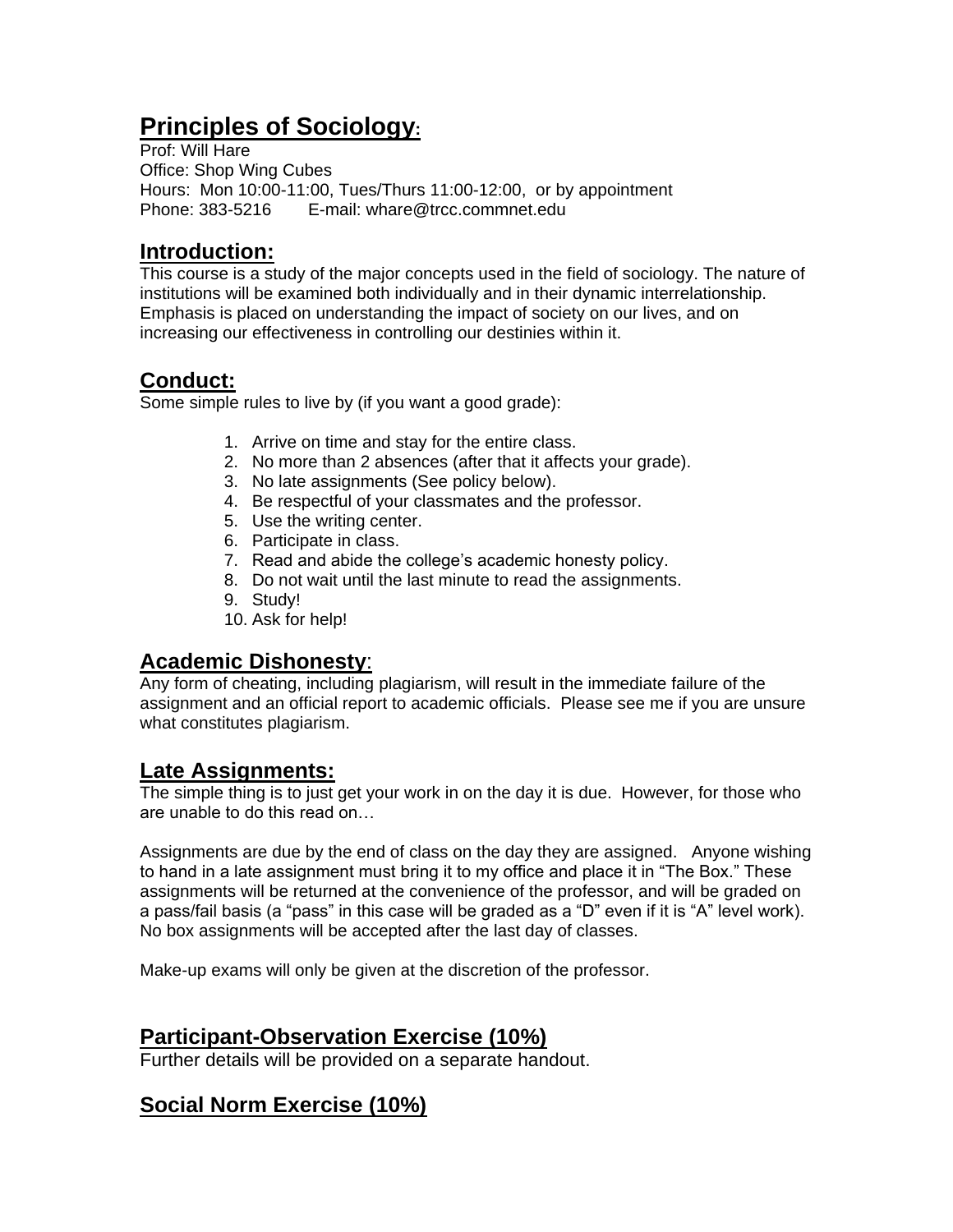Further details will be provided on a separate handout.

#### **Weekly Discussion Guides (20%)**

Each week you will complete a discussion guide that reflects your understanding and response to the reading assignment. This will demonstrate your completion of the assignment and hopefully generate discussion in class.

## **Two Exams (60%):**

You will be given a mid-semester and end-of-semester take home essay exam. The questions will be given to you in advance so that you can begin preparing your answers as the semester progresses. These questions will challenge you to think conceptually and to incorporate ideas generated in your readings and class discussions.

## **College Withdrawal Policy:**

A student who finds it necessary to discontinue a course MUST complete a withdrawal form obtained from the Registrar's Office. Students may withdraw from class anytime during the first ten weeks of the semester without obtaining permission of the instructor. After that period, a student wishing to withdraw must obtain written authorization of the instructor to receive a "W" grade for the course. Students who fail to properly withdraw, and discontinue coming to class, will be assigned an "F" grade. Eligibility for refund of tuition is based upon date of withdrawal through the registrar's office. Verbal withdrawals will not be accepted.

## **Learning Disabilities:**

If you have a disability that may require classroom or test-taking modifications, please see me as soon as possible.

#### **Required Texts:**

Sociology: Exploring the Architecture of Everyday Life Sociology: Exploring the Architecture of Everyday Life (Readings)

#### **Assignments:**

| <b>Week</b>         | <b>Textbook</b> | <b>Readings</b>       | <b>Other</b>       |
|---------------------|-----------------|-----------------------|--------------------|
| One (8/30)          | 1               | pg 3-15               |                    |
| Two (9/06)          | $\mathbf{2}$    | pg 29-43              |                    |
| <b>Three (9/13)</b> | 3               | <b>Chapter 3</b>      |                    |
| Four (9/20)         | 4               | <b>Chapter 4</b>      | <b>Social Norm</b> |
| <b>Five (9/27)</b>  | 5               | pg 101-127            |                    |
| Six (10/04)         | 6               | pg 140-149<br>165-178 |                    |